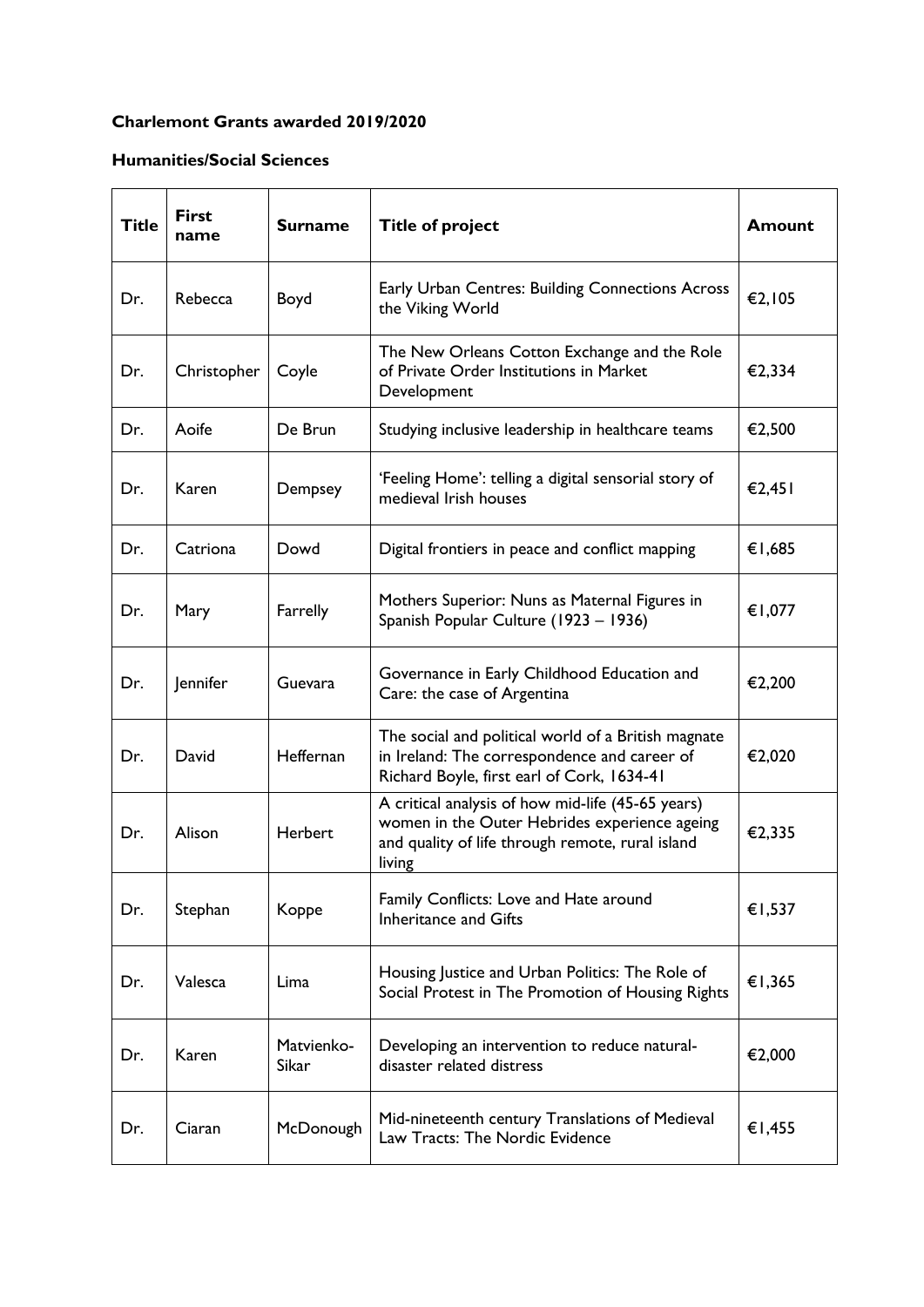| Dr. | Kathryn       | Milligan      | A Four Nations Art History? The G. F Watts<br>Memorial Exhibition, 1905 - 06                                                            | €1,961 |
|-----|---------------|---------------|-----------------------------------------------------------------------------------------------------------------------------------------|--------|
| Dr. | Anne          | Murray        | The Memorialisation of War in the Work of Otto<br>Dix, 1914-1934                                                                        | €990   |
| Dr. | Liam          | Ó hAisibéil   | Onomastic perspectives on literary landscapes in<br>medieval Ireland.                                                                   | €1,000 |
| Dr. | Eleanor       | O'Leary       | American Parcels: Irish American Diasporic<br><b>Exchange 1930-2000</b>                                                                 | €2,500 |
| Dr. | Sineád        | Ring          | Transitional Justice Processes as Archives of<br>Collective Memory: The Case of Historical<br>Institutional Child Abuse.                | €2,500 |
| Dr. | Marie-Luise   | Theuerkauf    | Historical Poetry as Evidence for Political Change<br>in Twelfth-Century Ireland                                                        | €930   |
| Dr. | <b>Brian</b>  | Tobin         | Forging an Assisted Human Reproduction<br>Framework for Ireland: Statutory Regulation of<br><b>International Surrogacy Arrangements</b> | €1,594 |
| Dr. | <b>Nikola</b> | Tomic         | Truth as threat and the threat to truth:<br>Securitisation of investigative journalism in Serbia<br>and Kosovo                          | €1,537 |
| Dr. | Leanne        | <b>Waters</b> | God in the Marketplace: Christianity, Melodrama,<br>and the Late-Victorian Bestseller                                                   | €750   |

## **Sciences**

| <b>Title</b> | <b>First</b> |                |                                                                                                                                                                  |        |
|--------------|--------------|----------------|------------------------------------------------------------------------------------------------------------------------------------------------------------------|--------|
|              | name         | <b>Surname</b> | <b>Title of project</b>                                                                                                                                          | Amount |
| Dr.          |              |                | Understanding fundamental aspects of breathing in<br>pre-clinical models of DMD:<br>Towards the development of gene therapy<br>strategies to restore respiratory |        |
|              | David        | <b>Burns</b>   | function.                                                                                                                                                        | €1,950 |
| Dr.          | David        | Guaita         | Multimodal vibrational imaging of chemotherapy<br>drugs uptake and cellular response                                                                             | €1,720 |
| Dr.          | Margaret     | <b>Jackson</b> | Improving global palaeoclimate reconstructions<br>through determining cosmogenic<br>nuclide production rate variability in the tropics                           | €2,458 |
| Dr.          |              |                | An automatic auditory investigation of speech                                                                                                                    |        |
|              | Sébastien    | Le Maguer      | synthesis systems production                                                                                                                                     | €2,500 |